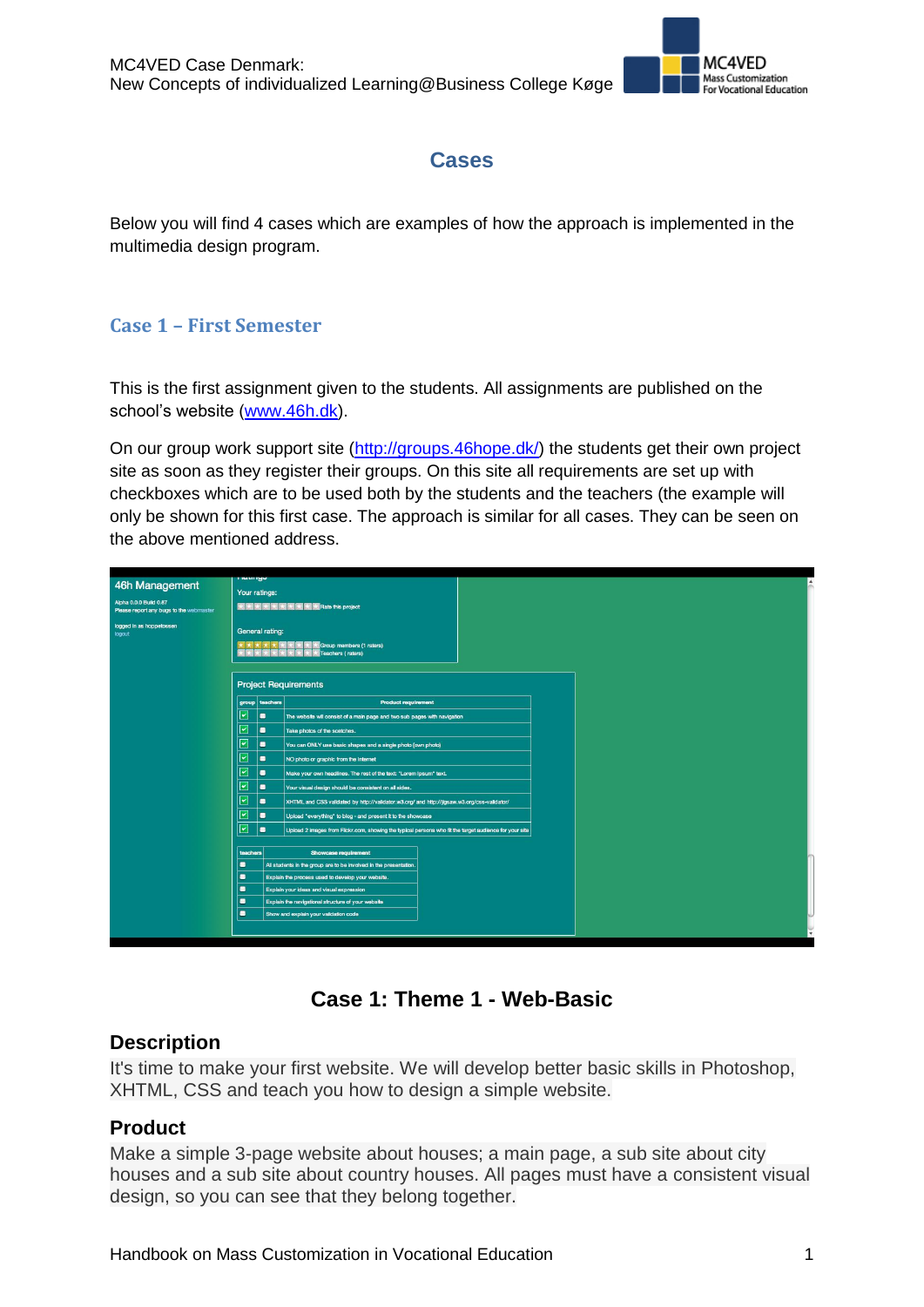

Make sketches (on paper) of all sides before you start coding. Coding is individual; all group members must code all sites individually.

## **Product Requirements**

- The website will consist of a main page and two sub pages with navigation.
- Take photos of the sketches.
- You can ONLY use basic shapes and a single photo (own photo).
- NO photo or graphic from the Internet.
- Make your own headlines. The rest of the text: "Lorem Ipsum" text.
- Your visual design should be consistent on all sides.
- XHTML and CSS validated by http://validator.w3.org/ and http://jigsaw.w3.org/css-validator/
- Upload "everything" to blog and present it to the showcase
- Upload 2 images from Flickr.com, showing the typical persons who fit the target audience for your site.

Showcase Time: 10 September, time: 8.30. Location: 615A

- 1. All students in the group are to be involved in the presentation.
- 2. Explain the process used to develop your website.
- 3. Explain your ideas and visual expression
- 4. Explain the navigational structure of your website
- 5. Show and explain your validation code

Presentation Length: 5 minutes

#### **Learning goals**

- You will learn to work with basic shapes, colors and fonts in Photoshop
- You will learn to create simple web pages with XHTML
- You will learn how to manage colors and sizes using CSS
- You will learn teamwork and get acquainted with project

# **Case 2: Theme 3 - Web Content**

## **Description**

Develop a website to communicate about the product that is described in the text you find here: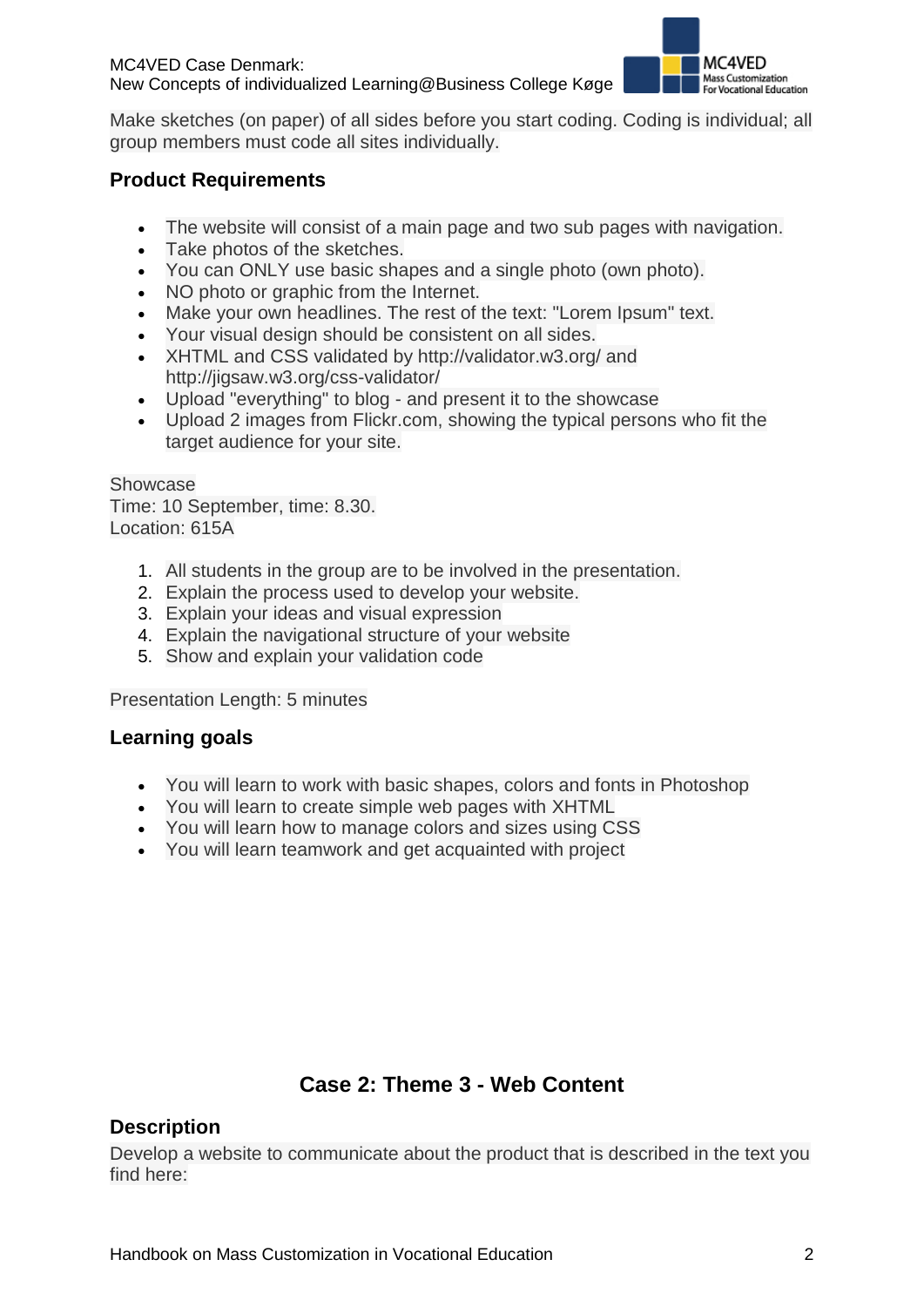

https://docs.google.com/document/pub?id=1\_kjSzrz1Cs\_GxqZcwrSAi1xBippPNRWK wFLLgBMysWg

(Do not use the existing market communication about the product)

### **Client**

Customer is Metabo Denmark, which promotes and sells power tools for the professional market and the ambitious do-it-yourself handymen.

## **Product**

The site must at least consist of a front page that presents the message / theme and five subpages where the information from the main page is unfolded/supported. All badges should be bind together by a strong concept.

## **Product Requirements**

It is important with a strong concept and visual idea. In general you must meet the same basic requirements as in the previous projects:

- 1. Write down you considerations about your target group: you should even define the target group by your self (the blog).
- 2. Develop a core message to be translated into slogans, text and a supporting design that binds together text and images.
- 3. You must develop a mood board / with colors / atmosphere / values. You must explain your ideas behind the mood board since it should support the core message (everything must be uploaded on the blog):
- 4. Make both: Inspirations mood board and
- 5. Presentations mood board
- 6. You must implement prototype test (by interview) with the target group based on your mood board.
- 7. The design must be grid-based and made in Photoshop (upload to your blog).
- 8. Must be made one front and one css, and 5 subpages. Each student must html code at least one subpage, using the Common CSS. It is permitted to make additional link CSS for each subpage.
- 9. The pages must be tested in both Internet Explorer, Firefox, Chrome and Safari, and with screen resolutions 1024 and 1280th Documented with screenshots on the blog.
- 10. XHTML must validate ERROR-FREE at http://validator.w3.org/ (upload results (screenshot) to your blog).
- 11. CSS must validate ERROR-FREE at http://jigsaw.w3.org/css-validator/ (upload results (screenshot) to your blog).
- 12. Code must be search engine optimized.

# **Showcase**

Time: Starting 8.30 am. Presentation: 10 minutes.

- 1. All students in the group are to be involved in the presentation.
- 2. Explain the gestalt principles used in your website.
- 3. Explain how your website expresses the different target groups.
- 4. Explain how you accommodate your target group.
- 5. Show and explain validation results.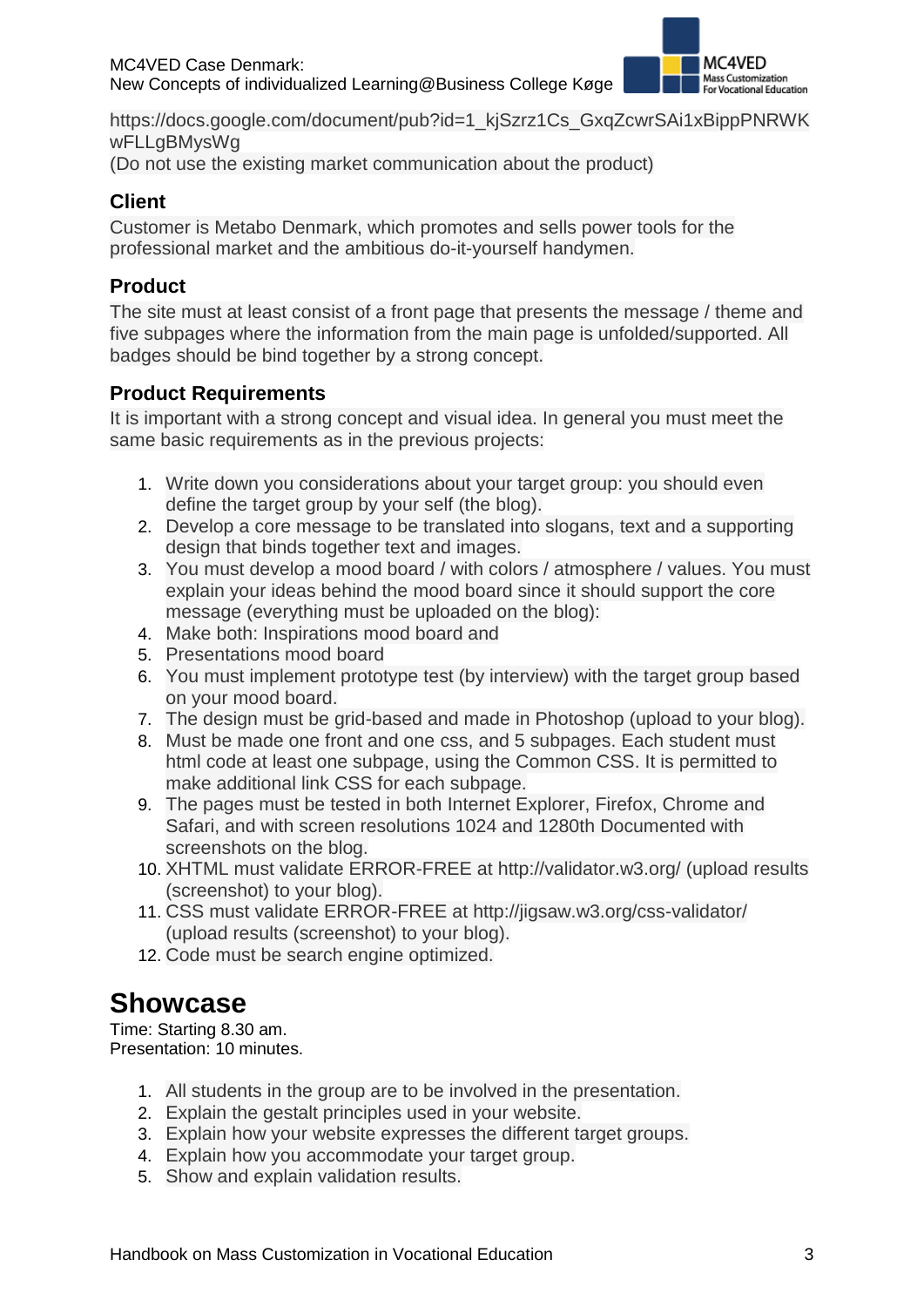

#### **Learning goals**

You should be able to:

- develop messages and identify the core messages of different texts
- see the relationship between payoffs/slogans, headlines, etc. and the message behind
- write text for websites and understand the rules behind web-based texts
- develop a design that supports different messages
- understand the relations between text and images.
- use mood boards in the development of design
- use test in the development of design

#### **Group work and blog**

Make groups of 3-5 students.

Start a blog group (http://blogger.com is an excellent and free blogging tool). Write a blog post for each step in your design process (at least two per day) and explain your design choices.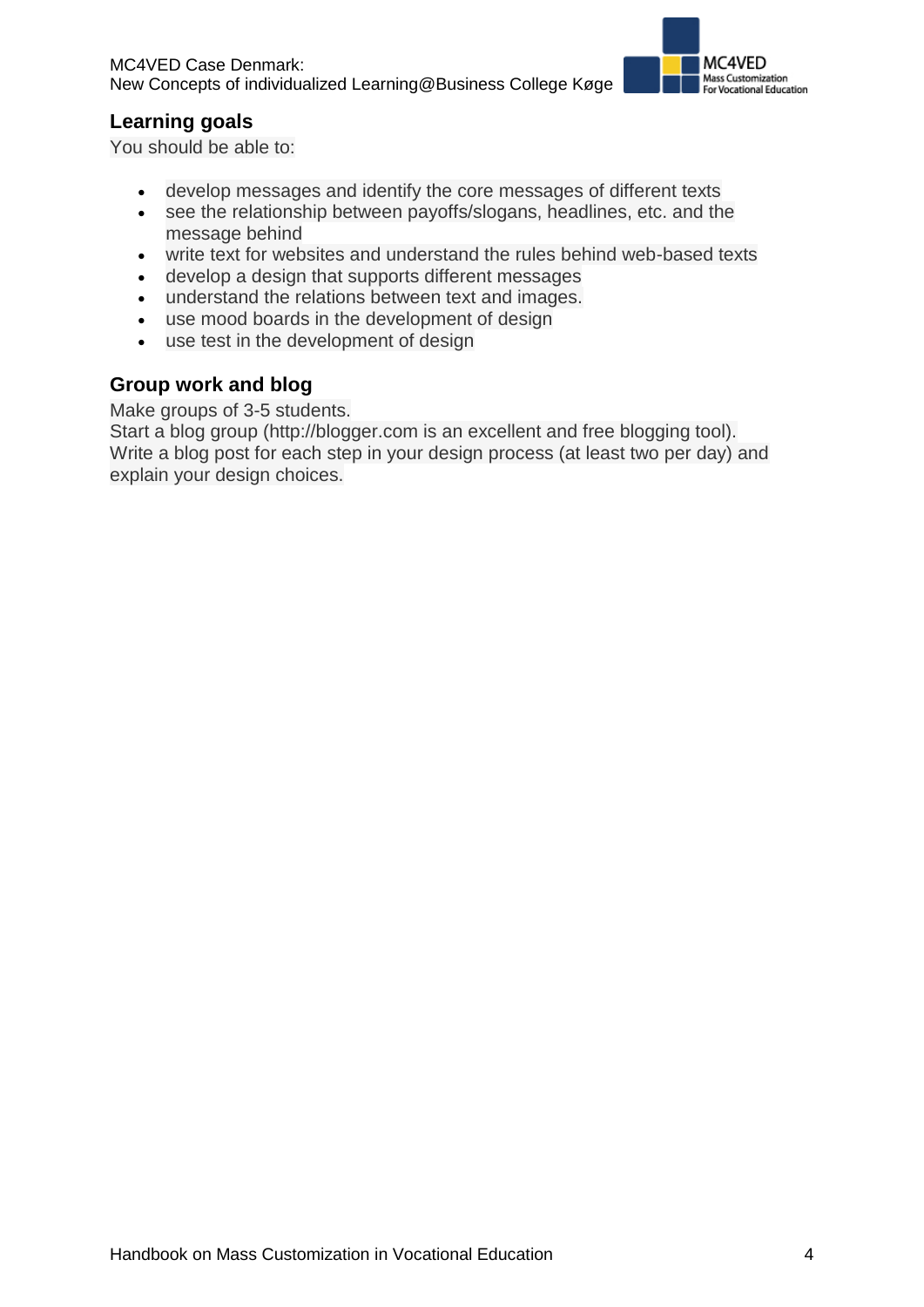

# **Case 3: Theme 2 (2nd sem.): Information Architecture**

#### **Description**

On this project you should make a re-design of the Information Architecture of the website for ZIBAT Campus Køge. You must explain your planning including content, hierarchy, navigation structure. The theme's focus is to manage and organize large amounts of information in the form of a website.

#### **Customer**

ZIBAT Campus Køge: http://www.campuskoge.com/

#### **Product**

Produce a main page (XHTML and CSS) and at least 2 of the pages that each is the main page for a specific section of the website. Make a visual sitemap that explains the hierarchy, content sharing and navigation structure.

#### **Product Requirements**

- Make personas and scenarios. Describe them on your blog.
- Make a visual sitemap explaining the hierarchy of content partitioning (classification scheme) and the navigation structure.
- Define the layout for all types of main-/subpages and make them as wireframes.
- Explain the content hierarchy for each type of page (on your blog) .
- Website with a main page and at least two sub-main pages from two different sections of the website.
- Use the [960.gs](http://960.gs/) framework.
- do usability testing
- present wireframes of the important pages

# **Showcase**

- Explain your hierarchy, content sharing and navigation structure and how it is improvements to the original website.
- Describe the layout through your wireframes and how they support content and communications.
- Explain your navigation: labels, location, menu type (s), etc. and how it is an improvement.
- Explain how the new website structure meet the users needs by using personas and scenarios.

#### **Learning Goals**

- Structure large amounts of information in a website at through information architecture.
- Optimize usability for the target audience of a website.

#### **Teamwork and blog**

- Make groups of 3-5 students.
- Start a blog grou[p\(http://blogger.com](http://blogger.com/) is an excellent and free blogging tool.)
- Write a blog mail to each stage of your design process (at least two per day) and explain your design choices.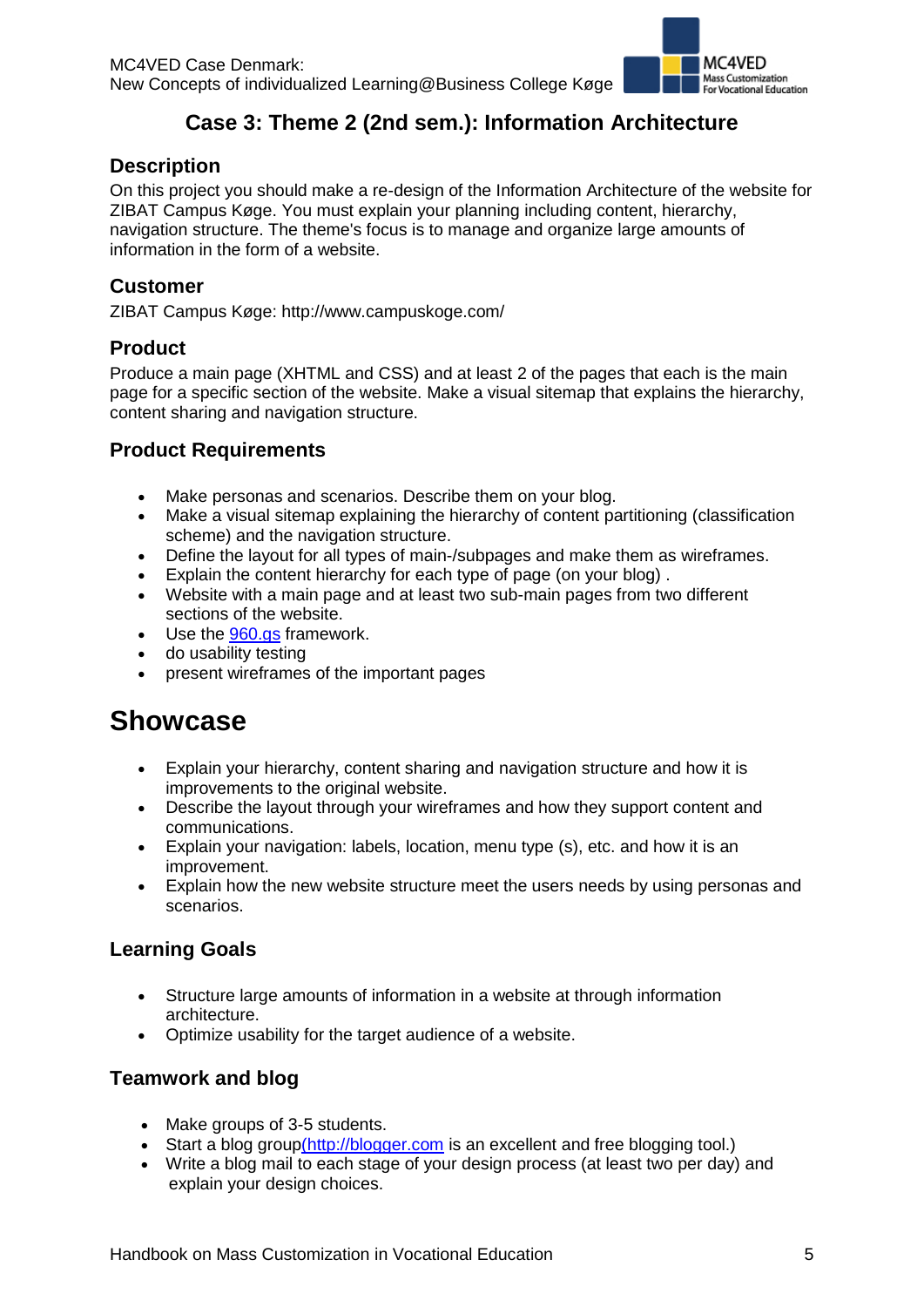MC4VED Case Denmark: New Concepts of individualized Learning@Business College Køge



- All material (wireframes, personas, scenarios, sketches, etc.) must be uploaded to the blog.
- You work in groups, but you must code the website individually

# **Case 4: Online Marketing**

#### **Description**

Online marketing is a theme that is very wide and can span across various marketing analysis, country analysis, branding of the company and the product, storytelling, SEO (search engine optimization), customer segmentation, target group understanding and much more...

In this theme we will focus on online marketing redesign of a website optimized for an international target group with focus on selling a professional printing solution.



#### **Client**

The client is the international graphic sales company called Grafitronic with accompanying website: <http://cronctp.mono.net/8806/Forside>

Director and owner of the company is Anders Josephsen. You will meet him twice: First time for a briefing, where he will explain in detail about the company background, target groups, statistics from the website and which markets he would like you to have focus on.

The second time where you meet Anders will be to the showcase where he will look at your products and give feedback.

#### **Product**

What do you have to deliver to the customer - Grafitronic:

A visual presentation (pitch) where you explain the results related to the product. A redesign of the website so that content is presented in an optimal way to potential international costumers. You must document the needs for which information about the product that is important to Grafitronic's customers'.

You must ensure that the website is SEO with key words, meta tags, cross linking, spamdexing, and other SEO tools such as. What will it take to achieve the highest ROI (Return on Investment)? Google Adwords, Google analytics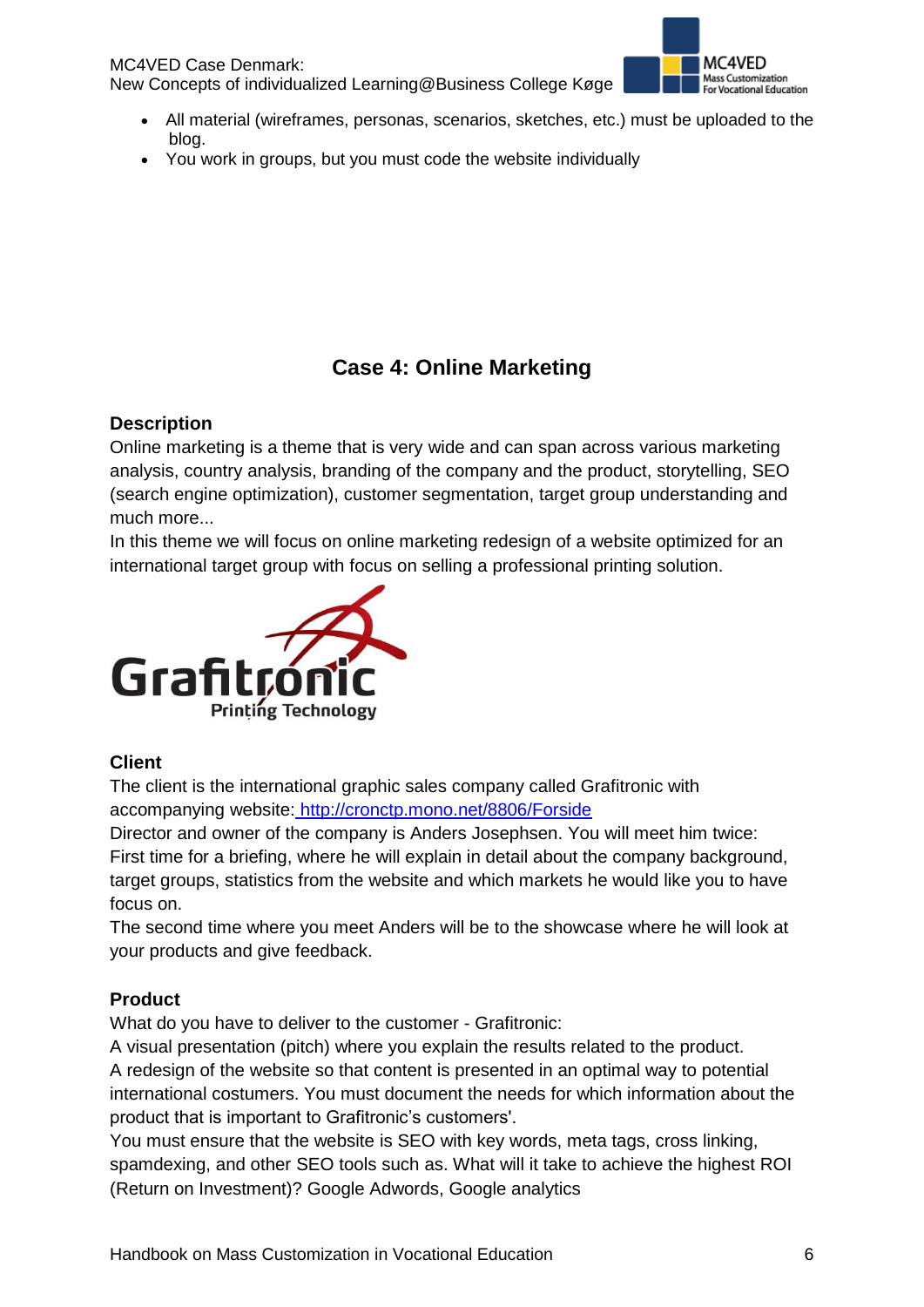

#### **Product Requirements**

We will work with two groups of requirements for the product you deliver to the customer:

#### **1st group of challenges**

- Understand the company Grafitronic: You must work with Grafitronics values of mission and vision - and you have to find their strengths and weaknesses.
- You need to refine the mission and vision for a Moodboard and 3-ring target
- Make a redesign of the website (main page plus 3 sub pages). Design and content must be presented in an optimal way for potential buyers in various countries such as Europe.
- You must develop a clear idea.
- You must explore and document the customer's needs in the meeting with Grafitronics website. What information about the product is important (you must prioritize the information so the most important stuff is first).
- You must explain the target group and create a user scenario and define a message and pay off based on Moodboard and 3-ring target.
- You have to make an analysis of the customer's need for information on the website based on the knowledge you get from the pitch.
- Give a specific example of content on the website

#### **2nd group of challenges**

- The website should in time achieve a high page ranking by including SEO.
- Make a presentation to Grafitronic explaining what it will take to achieve the highest ROI (Return on Investment) using Google adwords, key words, meta tags, cross linking[,spamdexing](http://www.searchenginepromotionhelp.com/m/articles/promotion-encyclopedia/spamdexing.php) and other SEO tools such as Google analytics.
- Edit the text on the site so that it supports SEO.
- Combine your knowledge of SEO with marketing considerations. What will it take to make the page visible  $\rightarrow$  what leads to the Attention.
- Please use the AIDA model and, if necessary the Conversion funnel model.

**IMPORTANT INFORMATION:** The list of product requirements is long and time limited. It is important that you prioritize your time and gets the job done efficiently. You need to argue for your choices and if you are unable to work with all product requirements you should, in consultation with your group and teachers prioritize the tasks.

There must be a connecting thread between your choice of models / theories and the redesign of the product.

Use your project week in the best way possible and ask lots of questions to your teachers.

# **Showcase**

- Pitch your idea of a functional website to the customer (the main page of my. 3 subpages). It should be a website that can sell the product for Grafitronic in an optimal manner - where the market and the target group is taken into consideration.
- You must visually explain how you can optimize the site SEO.
- Combine your knowledge of SEO with marketing considerations.
- Time: Starting 9.00 am.